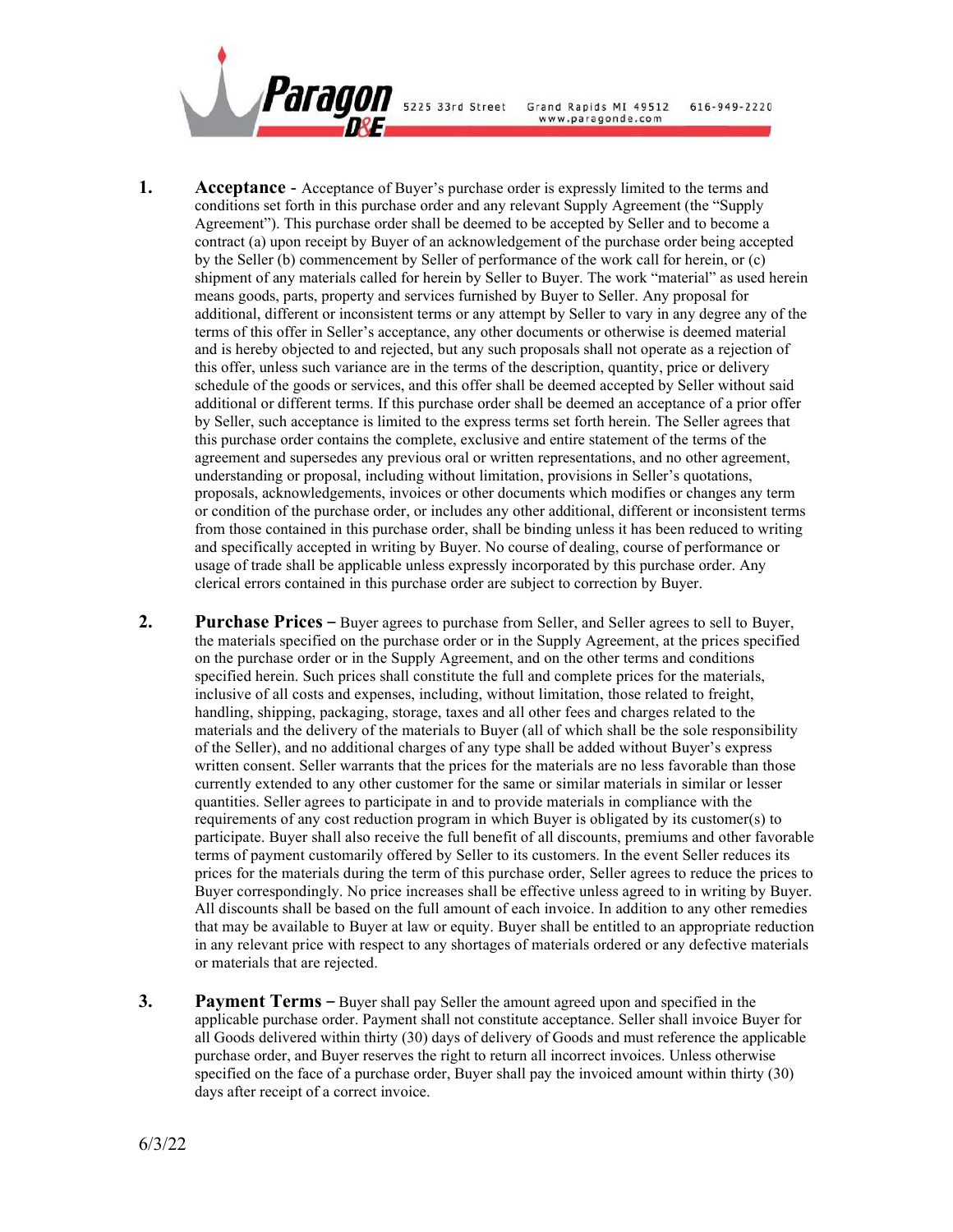- **4. Inspection –** Buyer shall have a reasonable time after receipt of Goods and before payment to inspect them for conformity hereto, and goods received prior to inspections shall not be deemed accepted until Buyer has run an adequate test to determine whether the Goods conform to the specifications hereof. Use of a portion of the Goods for the purpose of testing shall not constitute an acceptance of the Goods. If Goods tendered do not wholly conform to the provisions hereof, Buyer shall have the right to reject such Goods. Nonconforming Goods will be returned to Seller freight collect and risk of loss will pass to Seller upon Buyer delivery to the common carrier.
- **5. Warranties –** Seller warrants that all Goods provided will be new and will not be used or refurbished. Seller warrants that all Goods delivered shall be free from defects in materials and workmanship and shall conform to all applicable specifications for a period of twelve (12) months from the date of delivery to Buyer or for the period provided in Seller's standard warranty covering the Goods, whichever is longer. All warranties shall be construed as conditions as well as warranties and shall not be exclusive. Seller shall furnish to Buyer Seller's standard warranty and service guarantee applicable to the Goods. If Buyer indentifies a warranty problem with the Goods during the warranty period, Buyer will promptly notify Seller of such problems and will return the Goods to Seller, at Seller's expense. Seller shall, at Buyers option, either repair or replace such Goods, or credit Buyer's account for the same. Replacement and repaired Goods shall be warranted for the remainder of the warranty period or six (6) months, whichever is longer.
- **6. Quality** Seller shall establish and maintain a quality management system acceptable to Buyer for the items or services purchased under this order. Seller shall permit Buyer to review procedures, practices, processes and related documents to determine such acceptability. Seller acknowledges their contribution to product or service conformity, product safety and the importance of Ethical behavior. Buyer is committed to conducting its business fairly and in an ethical and proper manner. Seller shall have a continuing obligation to promptly notify Buyer of any violation or deviation. Buyer and/or its customer, to the extent practicable at all times, including the period of manufacture or performance, may inspect and test material, work in process, services, and supplies. Seller retains the obligation to ensure proper inspection and testing. Buyer and/or their customer, and regulatory authorities shall have the right of access, as applicable and to the extent practicable, at all times to facilities and to documented information, at any level of the supply chain. This includes the period of manufacture or performance, Buyer may inspect and test material, work in process, services, and supplies. Seller retains the obligation to ensure proper inspection and testing. Seller shall flow down to external providers all applicable requirements including customer requirements

## **7. Counterfeit Work** - The following definitions apply to this clause:

- a. "Counterfeit Work" means Work that is or contains unlawful or unauthorized reproductions, substitutions, or alterations that have been knowingly mismarked, misidentified, or otherwise misrepresented to be an authentic, unmodified part from the original manufacturer, or a source with the express written authority of the original manufacturer or current design activity, including an authorized aftermarket manufacturer. Unlawful or unauthorized substitution includes used Work represented as new, or the false identification of grade, serial number, lot number, date code, or performance characteristics. "Suspect Counterfeit Work" means Work for which credible evidence (including, but not limited to, visual inspection or testing) provides reasonable doubt that the Work part is authentic.
- b. SELLER shall not deliver Counterfeit Work or Suspect Counterfeit Work to PARAGON under this Contract.
- c. SELLER shall only purchase products to be delivered or incorporated as Work to PARAGON directly from the Original Component Manufacturer (OCM)/Original Equipment Manufacturer (OEM), or through an OCM/OEM authorized distributor chain. SELLER may use another source only if (i) the foregoing sources are unavailable, (ii) SELLER's inspection and other counterfeit risk mitigation processes will be employed to ensure the authenticity of the Work, and (iii) SELLER obtains the advance written approval of PARAGON.
- d. SELLER shall maintain counterfeit risk mitigation processes in accordance with industry recognized standards and with any other specific requirements identified in this Contract.
- e. SELLER shall immediately notify PARAGON with the pertinent facts if SELLER becomes aware that it has delivered Counterfeit Work or Suspect Counterfeit Work. When requested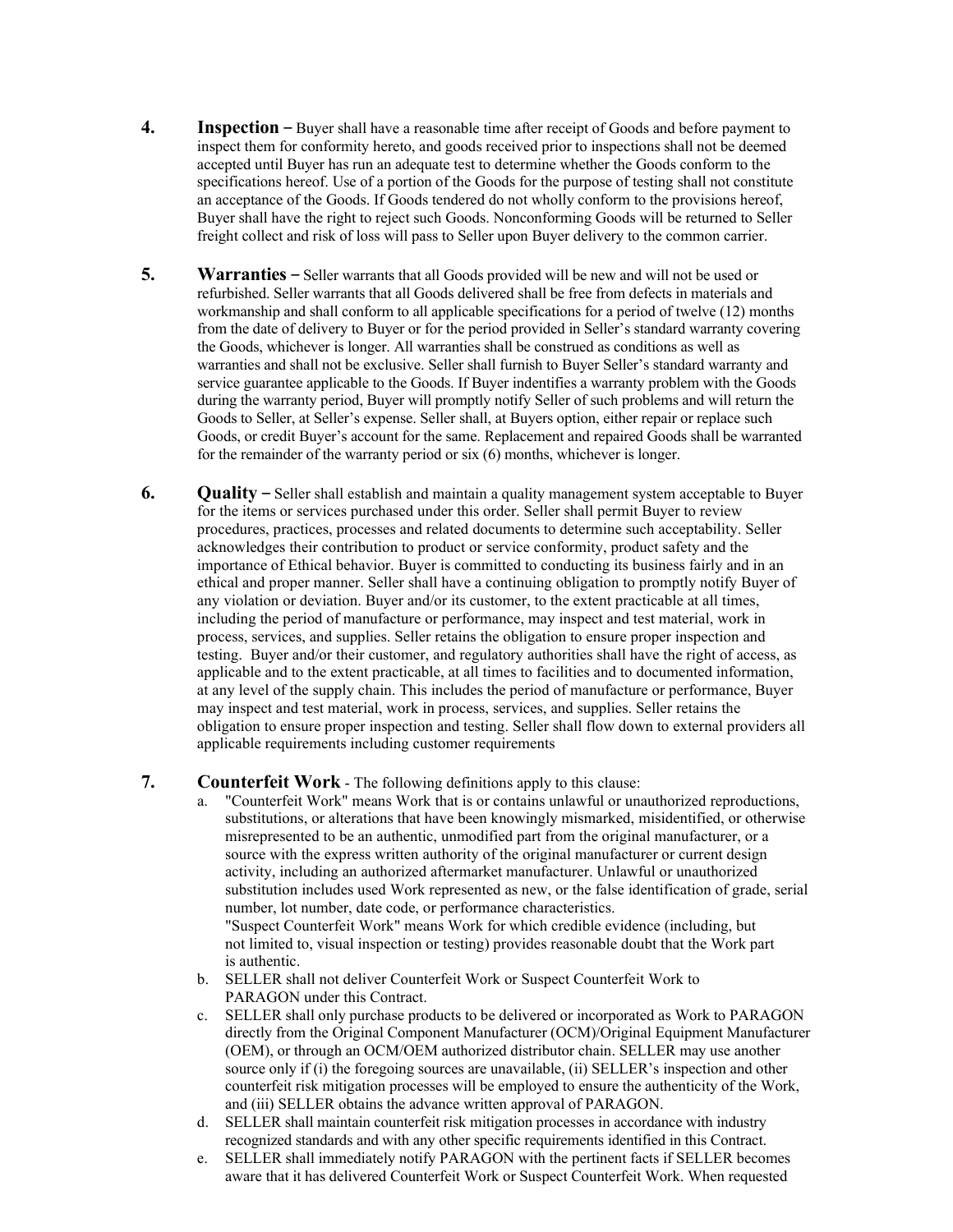by PARAGON, SELLER shall provide OCM/OEM documentation that authenticates traceability of the affected items to the applicable OCM/OEM. SELLER, at its expense, shall provide reasonable cooperation to PARAGON in conducting any investigation regarding the delivery of Counterfeit Work or Suspect Counterfeit Work under this Contract.

- f. This clause applies in addition to and is not altered, changed, or superseded by any quality provision, specification, statement of work, regulatory flow down, or other provision included in this Contract addressing the authenticity of Work.
- g. SELLER shall include paragraphs (a) through (f) and this paragraph of this clause or equivalent provisions in lower tier subcontracts for the delivery of items that will be included in or furnished as Work to PARAGON.
- **8. Nonconforming Product –** In the event Seller is a subcontractor and damages materials provided by Buyer that causes the product to be nonconforming, Seller will contact Buyer immediately. Arrangement for the approval of nonconforming material must be as directed by Buyers authorized manager or designee.
- **9. Change of Scope –** Seller is required to notify Buyer of any changes to the product and/or process and obtain approval from buyer to proceed.
- **10. Indemnification –** Buyer agrees to indemnify and hold harmless Seller, its affiliates and employees and agents of any of them from and against any and all actual or threatened liabilities, damages, losses, demands, judgments, causes of actions, claims (including by not limited to, claims or patent, copyright and/or trade secret infringement), expenses and costs including attorney's fees and investigation, fines, penalties and any other charge should arise from or relate to Buyer's actual or intended use of the products or the performances, non-performance or purported performance of any covenant or agreement, or the breach of any representation, warranty, covenant or agreement hereunder.
- **11. Compliance with Laws –** supplier, and any goods or services supplied by Supplier, shall comply with all applicable laws, rules, regulations, orders, conventions, ordinances or standards that relate to the manufacture, performance, labeling, transportation, importation, exportation. Licensing, approval or certification of goods or services, including, but not limited to, those relating to environmental matters, wages, hours and conditions of employment, subcontractor selection, discrimination, occupational health and safety and motor vehicle safety. By delivering the goods or services covered by a Purchase order, Supplier certifies compliance with the foregoing. Supplier shall indemnify and hold Buyer, its officers, directors, employees and shareholders harmless from and against any liability claims, demands or expenses (including attorney's or other professional fees and expenses) arising from or relating to Supplier's noncompliance.
- **12. Changes & Specifications** Buyer shall have the right at any time to make any changes, additions to alterations in the items, quantities, destinations, specifications, drawings, designs or delivery schedules, or to direct temporary suspension of scheduled shipments, with respect to materials governed by this purchase order. The parties will undertake to negotiate an appropriate adjustment in price and terms where the Seller's direct costs are materially affected by such changes. Any request by Seller for such an adjustment in price or terms must be made within thirty (3) days of any such change. All changes and adjustments, if any, must be in writing and signed by a duly authorize representative of Buyer.
- **13. Conflict Minerals**  Supplier recognizes, consistent with the public policy underlying enactment of the Conflict Minerals provision (Section 1502) of the Dodd-Frank Wall Street Reform and Consumer Protection Act (the "Act"), the significant legal and non-legal risks associated with sourcing tin, tantalum, tungsten, gold, cobalt and mica (the "Conflict Minerals") from the Democratic Republic of the Congo and adjoining countries ("DRC countries"). Accordingly, Supplier commits to comply with Section 1502 of the Act and is implementing regulations; to the extent Supplier is not a "Registrant" as defined in the Act, Supplier shall comply with Section 1502 of the Act and its implementation regulations except for the filing requirements. In particular, Supplier commits to have in place a supply chain policy and